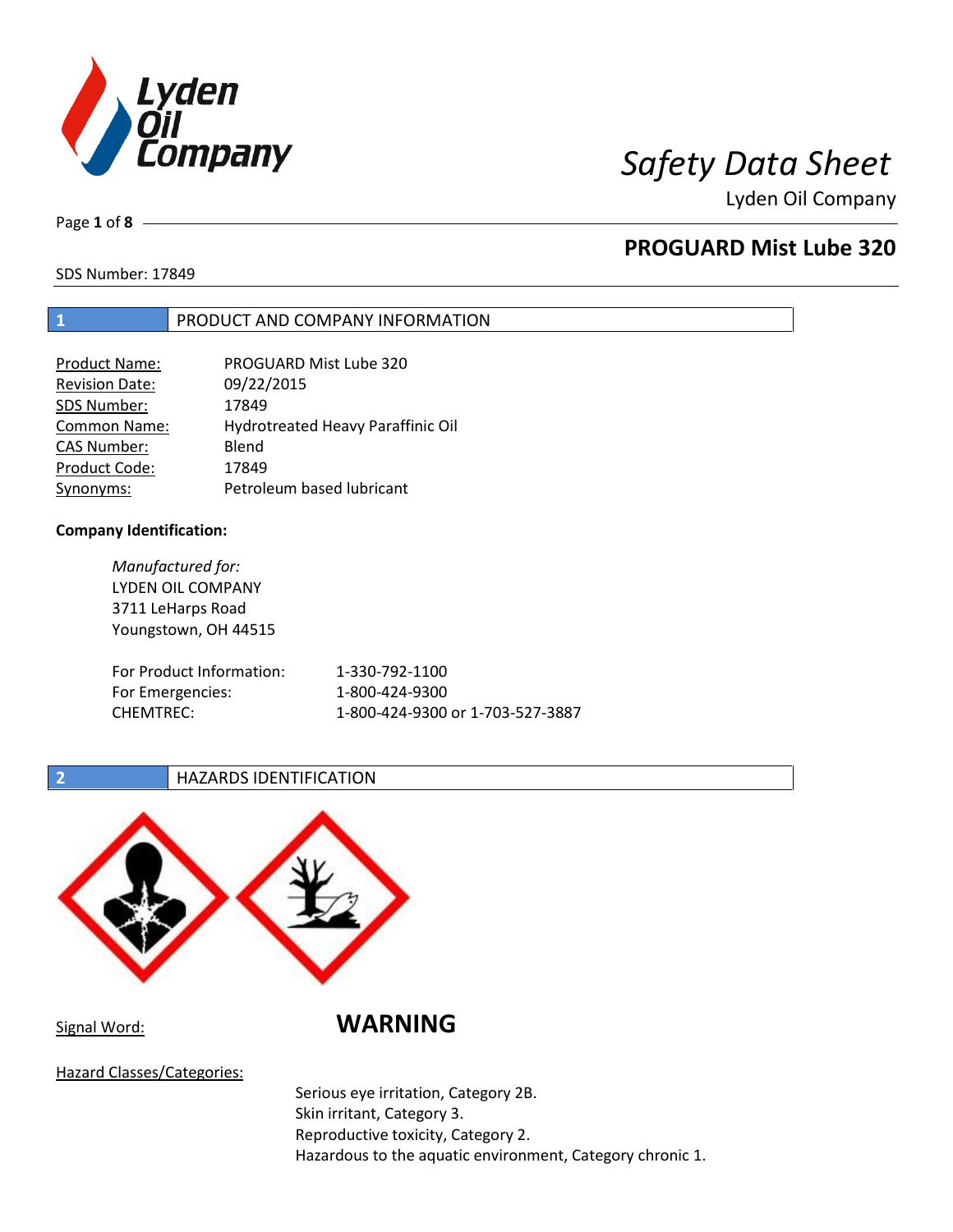

## **PROGUARD Mist Lube 320**

SDS Number: 17849

Page **2** of **8**

| Hazard Statement(s):            |                                                                       |
|---------------------------------|-----------------------------------------------------------------------|
|                                 | H320: Causes eye irritation.                                          |
|                                 | H316: Causes mild skin irritation.                                    |
|                                 | H361: Suspected of damaging fertility or the unborn child.            |
|                                 | H410: Very toxic to aquatic life with long-lasting effects.           |
| <b>Precaution Statement(s):</b> |                                                                       |
|                                 | P101: If medical advice is needed, have product container or label at |
|                                 | hand.                                                                 |
|                                 | P102: Keep out of reach of children.                                  |
|                                 | P103: Read label before use.                                          |
|                                 | P273: Avoid release to the environment.                               |
|                                 | P302+352: IF ON SKIN: Wash with plenty of soap and water.             |
|                                 | P305+351+338: IF IN EYES: Rinse cautiously with water for several     |
|                                 | minutes. Remove contact lenses if present and easy to $do$ – continue |
|                                 | rinsing.                                                              |
|                                 |                                                                       |
| Other Hazard Statement(s):      |                                                                       |

Repeated exposure may cause skin dryness or cracking.

**3 COMPOSITION** / INFORMATION ON INGREDIENTS

## Ingredients:

*Mixture of the substances listed below with nonhazardous additions.*

| <b>Chemical Name</b>                                      | <b>CAS Number</b> | Percentage |
|-----------------------------------------------------------|-------------------|------------|
| Distillates (petroleum), solvent-dewaxed heavy paraffinic | 64742-65-0        | $5 - 15$   |
| Residual oils, petroleum, solvent dewaxed                 | 64742-62-7        | 85-95      |
| Polyisobutylene                                           | 9003-27-4         | $3$        |
| Tricresyl phosphate                                       | 1330-78-5         | $<$ 1      |
| Di-t-butyl-p-cresol                                       | 128-37-0          | $<$ 1      |
| Alkenyl carboxylic acid                                   | Proprietary       | $<$ 1      |

*\*Any concentration shown as a range is to protect confidentiality or is due to batch variation.*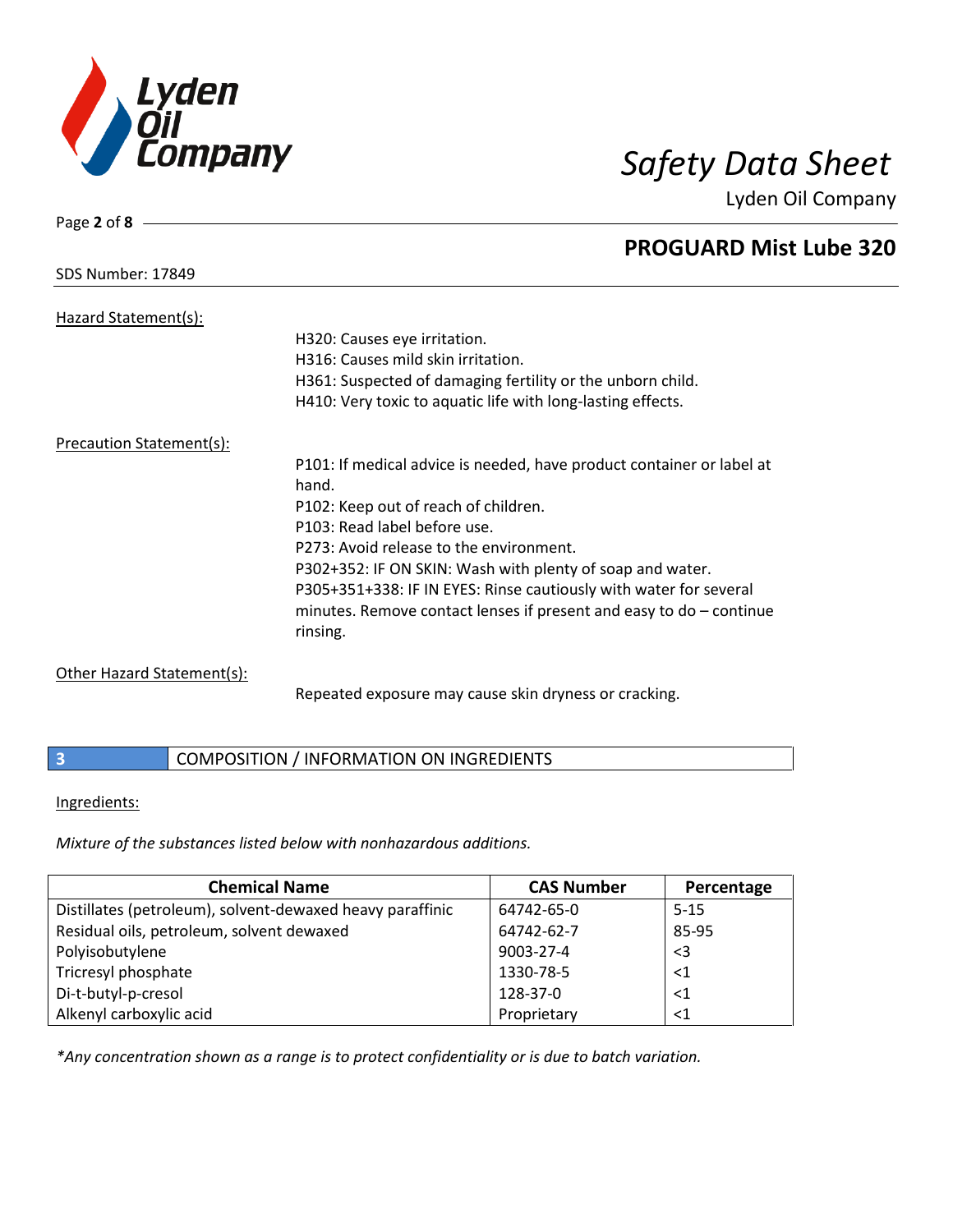

**PROGUARD Mist Lube 320**

Lyden Oil Company

SDS Number: 17849

Page **3** of **8**

# **4** FIRST AID MEASURES Description of First Aid Measures: Inhalation: If symptoms develop, move victim to fresh air. If symptoms persist, obtain medical attention. Skin Contact: Wash with soap and water. Remove contaminated clothing and wash before reuse. Get medical attention if needed. Eye Contact: Rinse opened eye for several minutes under running water. If symptoms persist, consult medical attention. Ingestion: Rinse mouth with water. If symptoms develop, obtain medical attention. Symptoms and Effects, both acute and delayed: No further relevent data available. Recommended Actions: Treat symptomatically. Call a doctor or poison control center for guidance. **5 FIRE FIGHTING MEASURES** Recommended Fire-Extinguishing Equipment: Use dry powder, foam, or carbon dioxide fire extinguishers. Water may be ineffective in fighting

an oil fire unless used by experienced fire fighters.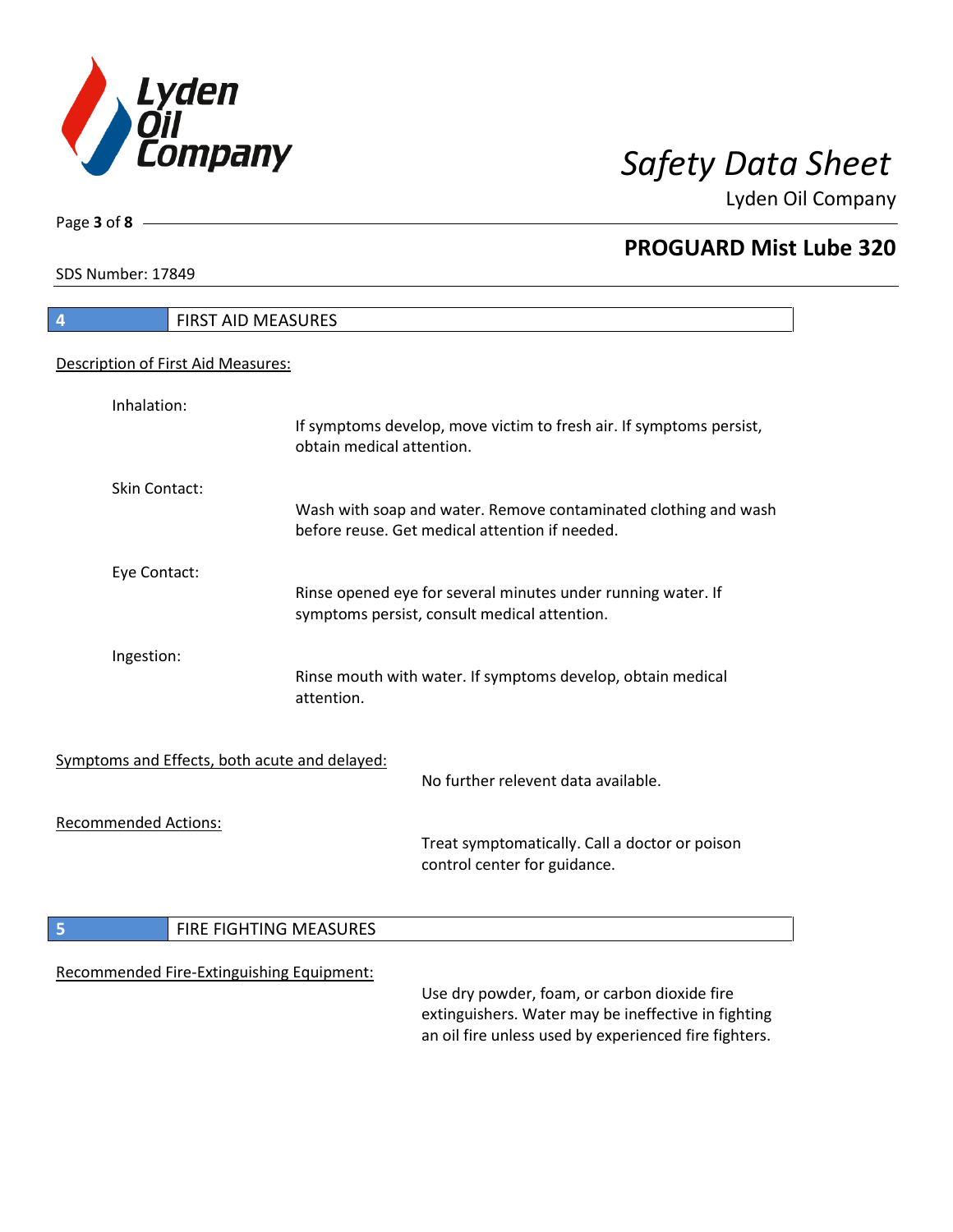

Page **4** of **8**

Lyden Oil Company

# **PROGUARD Mist Lube 320** SDS Number: 17849 Possible Hazards During a Fire: Hazardous combustion products may include: A complex mixture of airborne solid and liquid particulates and gases (smoke). Carbon monoxide. Unidentified organic and inorganic compounds. Recommendations to Firefighters: No special measures required. **6** ACCIDENTAL RELEASE MEASURES Personal Precautions: Avoid contact with skin, eyes, and clothing. Keep away from sources of ignition. Emergency Procedures: Contain spilled material, collect in suitable and properly labled containers. Environmental Precautions: Do not allow to reach sewage system or any water course. Do not allow to enter ground waters. Cleanup Procedures: Pick up excess with inert absorbant material. **7** HANDLING AND STORAGE Handling Precautions:

Handle with care and avoid spillage on the floor. Do not cut, weld, drill, grind, braze, or solder container.

Storage Requirements:

Keep container tightly sealed. Keep away from sources of ignition.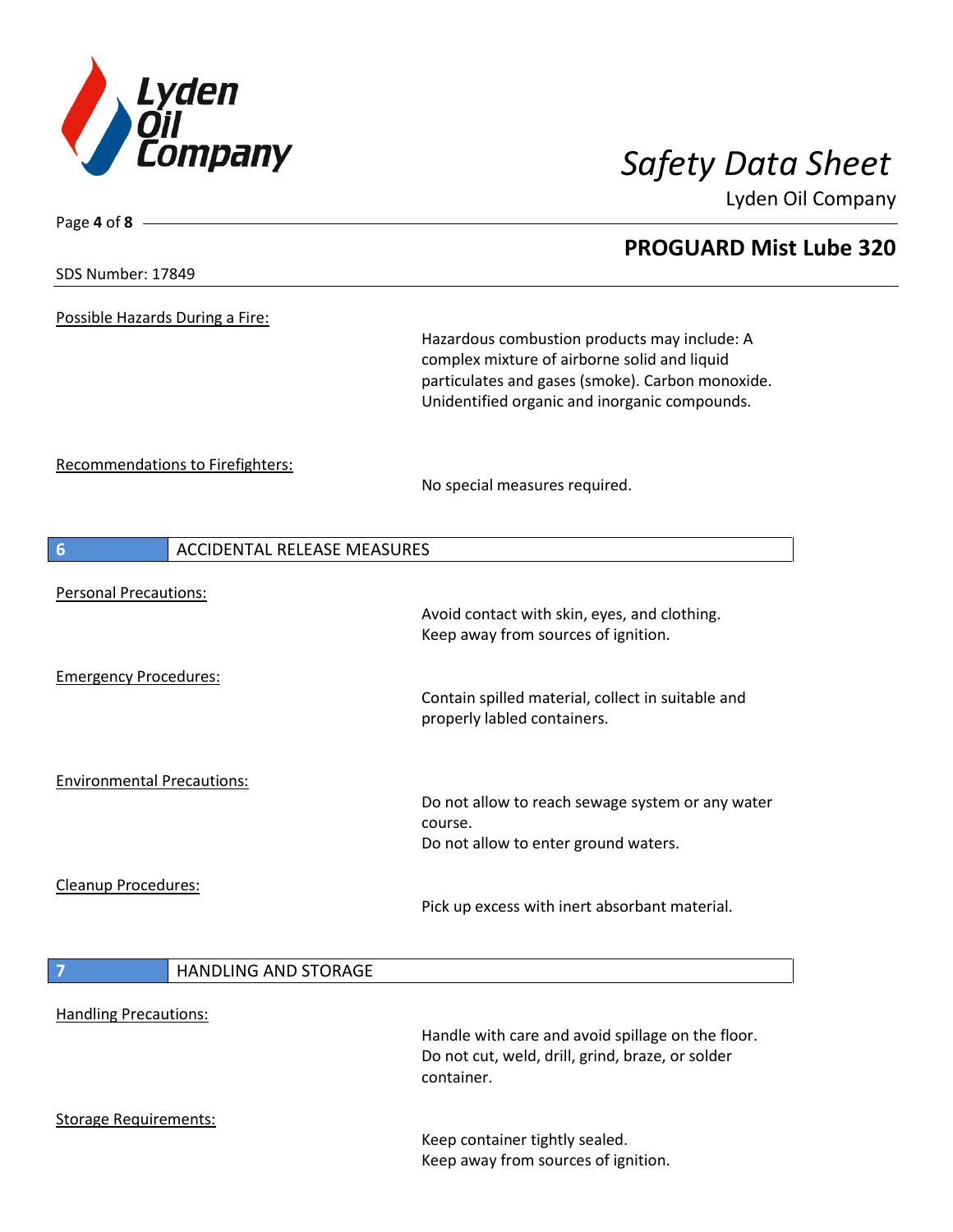

Page **5** of **8**

## **PROGUARD Mist Lube 320**

SDS Number: 17849

| 8                       | EXPOSURE CONTROLS / PERSONAL PROTECTION                                                 |
|-------------------------|-----------------------------------------------------------------------------------------|
| <b>Exposure Limits:</b> | -64742-65-0 Distillates (petroleum), solvent-dewaxed heavy paraffinic (5-15%):          |
|                         | ACGIH TLV - Long-term value: $5mg/m3$<br>OSHA PEL - Long-term value: 5mg/m <sup>3</sup> |

-64742-62-7 Residual oils, petroleum, solvent dewaxed (85-95%):

ACGIH TWA  $-$  5mg/m<sup>3</sup> (oil mist) ACGIH STEL - 10mg/m<sup>3</sup> (oil mist) OSHA TWA – 5mg/m<sup>3</sup> (oil mist)

-128-37-0 Di-t-butyl-p-cresol (<1%):

ACGIH TLV - 10 mg/m³ NIOSH REL - 10 mg/m³

Engineering Controls:

All ventilation should be designed in accordance with OSHA standard (29 CFR 1910.94).

Personal Protective Equipment:

Wash hands before breaks and at the end of work. Use safety glasses and gloves.

### **9** PHYSICAL AND CHEMICAL PROPERTIES

Color: Amber Physical State: Liquid Odor: Data not available Odor Threshold: Data not available pH: Data not available Melting Point: Data not available Boiling Point:  $>425^{\circ}$  F Boiling Range: The Communication of a Data not available Flash Point: 250° F (COC Method) Evaporation Rate: Data not available Flammability: Data not available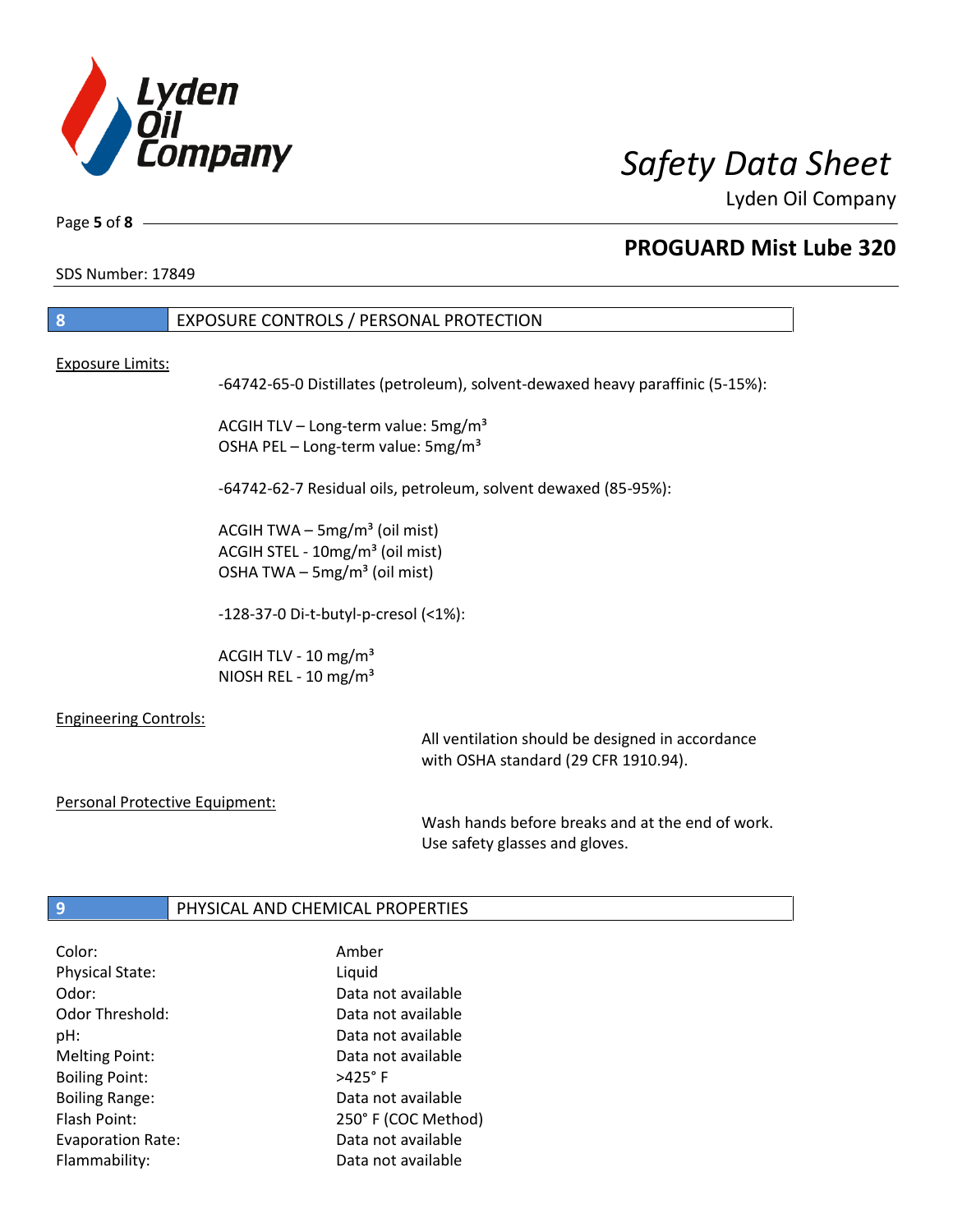

**PROGUARD Mist Lube 320**

Lyden Oil Company

٦

## SDS Number: 17849

Page **6** of **8**

| <b>Flammability Limits:</b>   | Data not available                           |
|-------------------------------|----------------------------------------------|
| Vapor Pressure:               | Data not available                           |
| Vapor Density:                | Data not available                           |
| <b>Relative Density:</b>      | $0.87$ (where water = 1)                     |
| Solubilities:                 | Insoluble in water                           |
| <b>Partition Coefficient:</b> | Data not available                           |
| Auto-Ignition Temperature:    | Data not available                           |
| Decomposition Temperature:    | Data not available                           |
| Viscosity:                    | 320 mm <sup>2</sup> /sec (kinematic at 40°C) |
|                               |                                              |

| 10                             | STABILITY AND REACTIVITY |                                                                  |
|--------------------------------|--------------------------|------------------------------------------------------------------|
| Stability:                     |                          | Stable under normal conditions.                                  |
| Reactivity:                    |                          | Not reactive under normal conditions.                            |
| <b>Conditions to Avoid:</b>    |                          | Extreme temperature, sparks, open flame, and<br>direct sunlight. |
| <b>Hazardous Reactions:</b>    |                          | No known hazardous reactions.                                    |
| <b>Incompatible Materials:</b> |                          | No further relevant information available.                       |
| <b>Decomposition Products:</b> |                          | Hazardous decomposition products are not<br>expected to form.    |

## **11 TOXICOLOGICAL INFORMATION**

## Routes of Exposure:

Skin, inhalation, and eye contact are the primary routes of exposure although exposure may occur following accidental ingestion.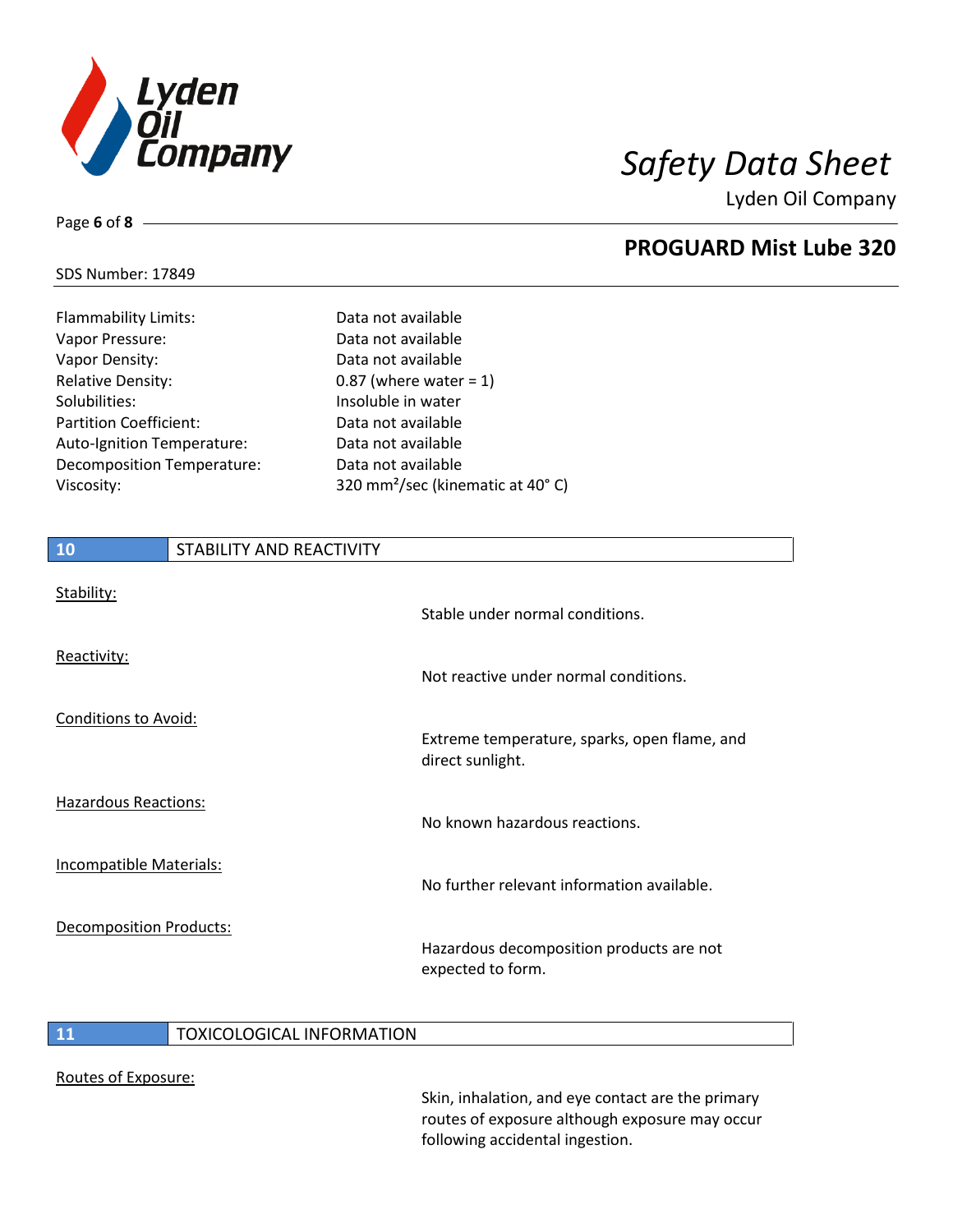

| Page 7 of 8 ————————————————————            |                                                                                             |
|---------------------------------------------|---------------------------------------------------------------------------------------------|
| SDS Number: 17849                           | <b>PROGUARD Mist Lube 320</b>                                                               |
| <b>Exposure Effects:</b>                    | Repeated skin contact may cause dermatitis or an<br>oil acne.                               |
| <b>Measures of Toxicity:</b>                | No test data available.                                                                     |
| Carcinogenic/Mutagenic Precautions:         | Non-carcinogenic and not expected to be<br>mutagentic.                                      |
| 12<br><b>ECOLOGICAL INFORMATION</b>         |                                                                                             |
| <b>Ecological Precautions:</b>              | Avoid exposing to the environment.                                                          |
| <b>Ecological Effects:</b>                  | No specific environmental or aquatic data available.                                        |
| <b>13</b><br><b>DISPOSAL CONSIDERATIONS</b> |                                                                                             |
| Disposal Methods:                           | Dispose of waste material in accordance with all<br>local, state, and federal requirements. |
| <b>Disposal Containers:</b>                 | Use properly approved container for disposal.                                               |
| <b>Special Precautions:</b>                 | Do not flush to surface waters or drains.                                                   |
| <b>14</b><br><b>TRANSPORT INFORMATION</b>   |                                                                                             |

UN Number: Data not available UN Shipping Name: Data not available Transport Hazard Class: Data not available Packing Group: Data not available